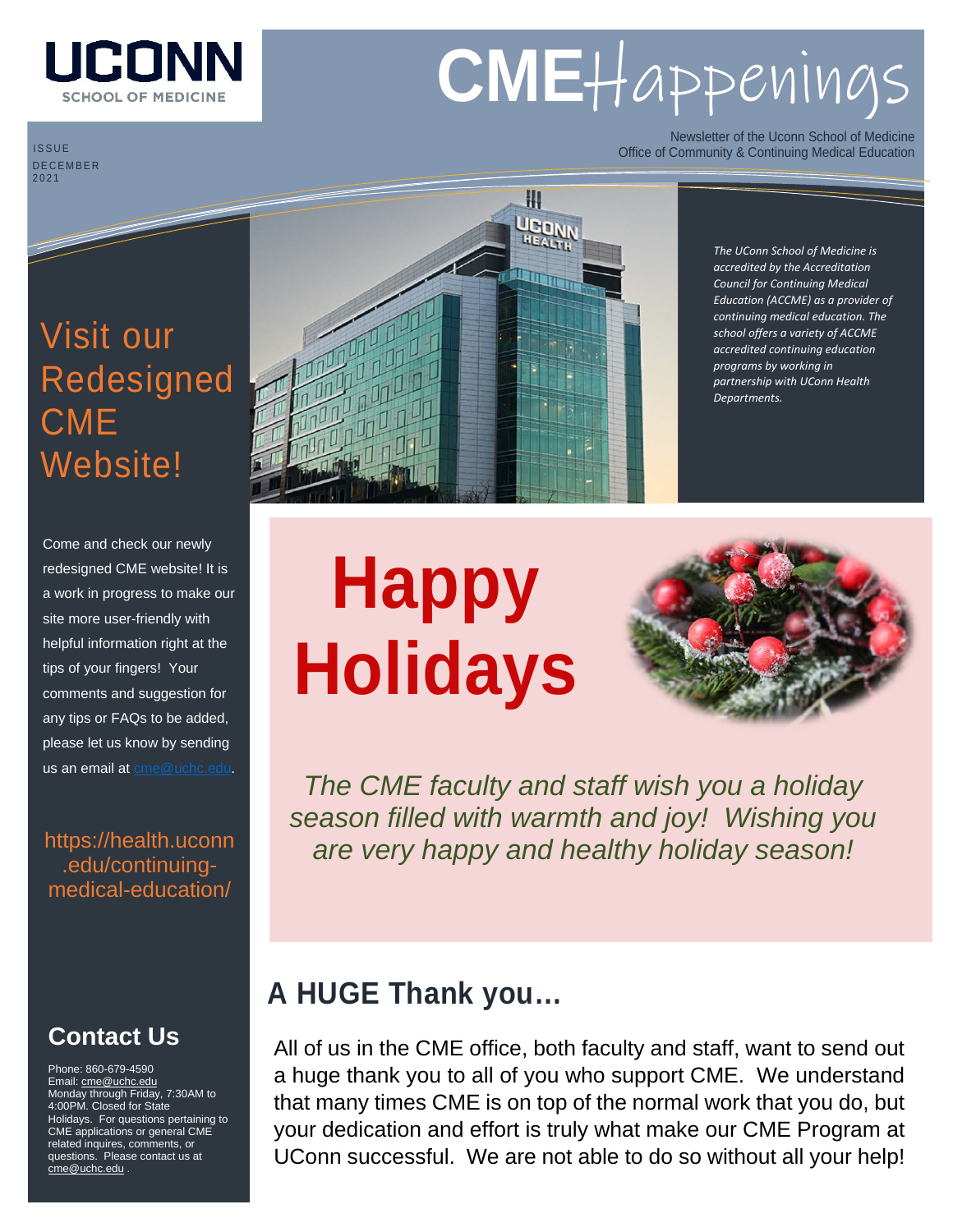## **Looking Back over 2021**

Reflecting back over the past year with all the changes in the CME office…

As we are coming to the end of 2021, reflecting over the year, our CME office was in the midst of change and transformation. Starting in January of 2021, we began the RFP process with our Procurement Department to find a CME specific learning management system that would assist our office to become "paperless", efficient, and allow for more dynamic abilities in CME offerings from the feedback we have been receiving over the years. In March of 2021, we had our re-accreditation site interview which led to awarding of our reaccreditation in July 2021. However, we then began an accreditation progress report was submitted in December 2021. In September 2021, Diane Blahun retired as our CME administrator after 24 years of service to UConn, 4 years being in the CME office. Also in September 2021, we brought on our new Associate Director of CME, Dr. Srimathi (Sri) Manickaratnam to our office. In the fall of 2021, our office overhauled our operational procedures and forms to align with the new ACCME rules for CME and those newly revised forms were rolled out on December 1, 2021.



## **Looking Ahead into 2022…**

In January 2022, the CME office is looking forward to onboarding our new CME Administrator, who is already familiar with CME and who has experience operating CME programs. We know this individual will be a great asset to our program! We will send out a formal announcement in January 2022. We also look forward to implementing the new CME learning management system in late spring.